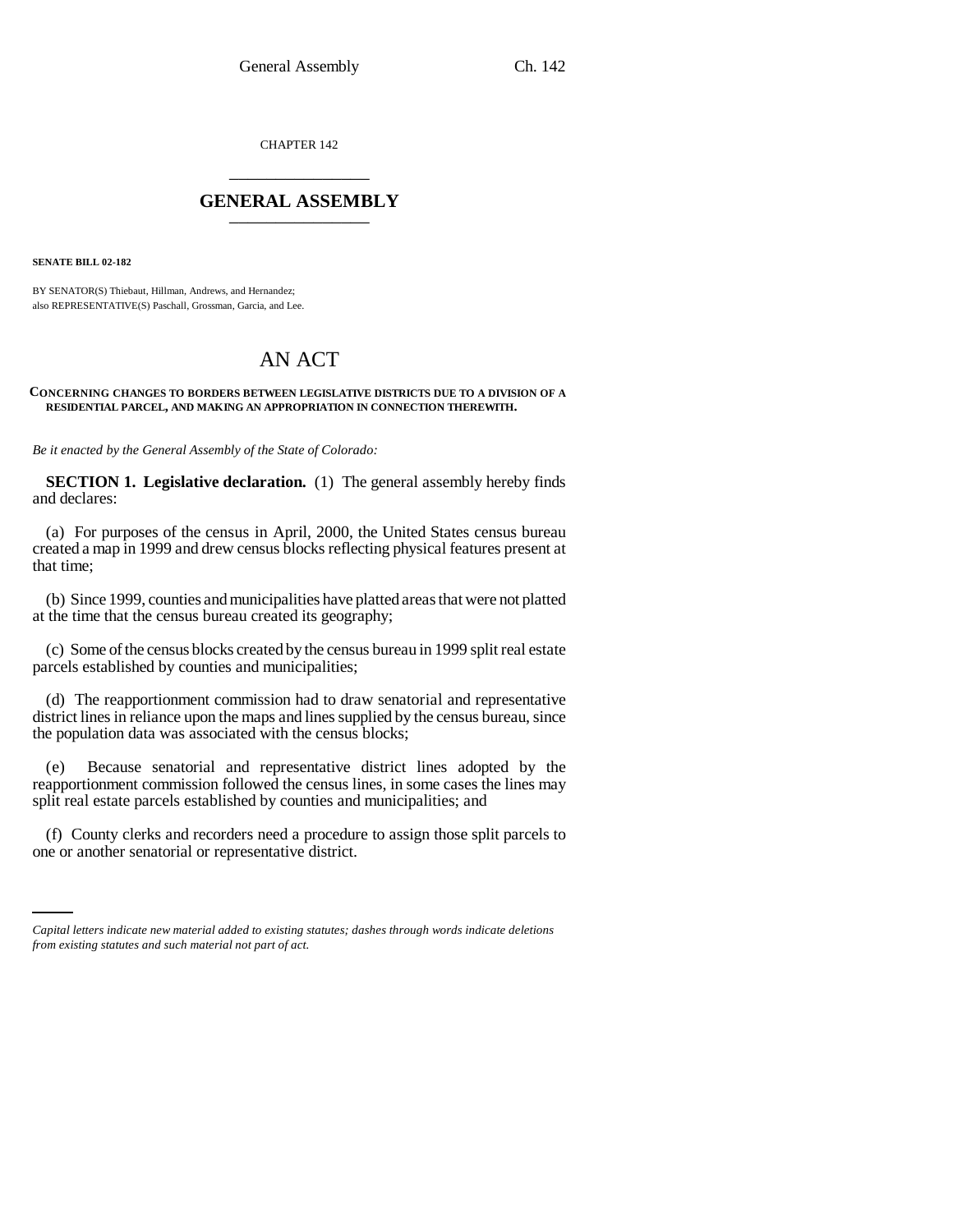**SECTION 2.** 2-2-507, Colorado Revised Statutes, is amended BY THE ADDITION OF A NEW SUBSECTION to read:

**2-2-507. Attachments and detachments.** (2.5) (a) IF A COUNTY CLERK AND RECORDER DISCOVERS THAT A BORDER BETWEEN TWO SENATORIAL OR REPRESENTATIVE DISTRICTS DIVIDES A RESIDENTIAL PARCEL BETWEEN THE TWO DISTRICTS AND THE CLERK AND RECORDER WISHES TO HAVE THE BORDER MOVED, THE CLERK AND RECORDER SHALL SUBMIT TO THE SECRETARY OF STATE DOCUMENTATION, SATISFACTORY TO THE SECRETARY OF STATE, EVIDENCING SUCH DIVISION. IF THE SECRETARY OF STATE BELIEVES THAT THE BORDER SHOULD BE MOVED, THE SECRETARY OF STATE SHALL PROPOSE MOVING THE BORDER BETWEEN THE TWO DISTRICTS TO A VISIBLE FEATURE NORMALLY RELIED UPON BY THE UNITED STATES CENSUS BUREAU SUCH THAT THE BORDER:

(I) DOES NOT SPLIT A RESIDENTIAL PARCEL;

(II) MOVES THE REMAINING PORTION OF THE RESIDENTIAL PARCEL INTO THE LEAST POPULATED OF THE TWO DISTRICTS; EXCEPT THAT, IF THE BORDER IS A BORDER BETWEEN BOTH SENATORIAL AND A REPRESENTATIVE DISTRICTS, THE REMAINING PORTION OF THE RESIDENTIAL PARCEL SHALL BE MOVED INTO THE LEAST POPULATED OF THE TWO REPRESENTATIVE DISTRICTS;

(III) WOULD NOT RESULT IN A VIOLATION OF SECTION 46 OR 47 OF ARTICLE V OF THE STATE CONSTITUTION BASED UPON THE LATEST NATIONAL CENSUS;

(IV) MINIMIZES THE IMPACT ON THE AFFECTED COMMUNITY FOR PURPOSES OF ESTABLISHING POLLING PLACES; AND

(V) MINIMIZES CHANGES IN DISTANCES FROM THE REAPPORTIONMENT PLAN APPROVED BY THE COLORADO SUPREME COURT.

(b) IF THE SECRETARY OF STATE PROPOSES MOVING ANY BORDER PURSUANT TO THIS SUBSECTION (2.5), THE SECRETARY OF STATE SHALL DESCRIBE ANY POTENTIAL CHANGES IN POPULATIONS OF AFFECTED SENATORIAL OR REPRESENTATIVE DISTRICTS, BASED ON THE LATEST NATIONAL CENSUS, TO THE COLORADO SUPREME COURT. IF THE SUPREME COURT DETERMINES THAT THE ASSIGNMENTS MADE BY THE SECRETARY OF STATE SATISFY THE CRITERIA ESTABLISHED IN PARAGRAPH (a) OF THIS SUBSECTION (2.5), THE SUPREME COURT MAY APPROVE SAID ASSIGNMENTS. IF THE SUPREME COURT DETERMINES THAT THE ASSIGNMENT DOES NOT SATISFY THE CRITERIA ESTABLISHED IN PARAGRAPH (a) OF THIS SUBSECTION (2.5), THE SUPREME COURT SHALL DENY THE PROPOSED ASSIGNMENT.

**SECTION 3. Appropriation.** (1) (a) In addition to any other appropriation, there is hereby appropriated, out of any moneys in the department of state cash fund created in section 24-21-104, Colorado Revised Statutes, not otherwise appropriated, to the department of state, for the fiscal year beginning July 1, 2001, the sum of two thousand four hundred fifty dollars (\$2,450), or so much thereof may be necessary, for the implementation of this act.

(b) In addition to any other appropriation, there is hereby appropriated, to the department of law, for the fiscal year beginning July 1, 2001, the sum of two